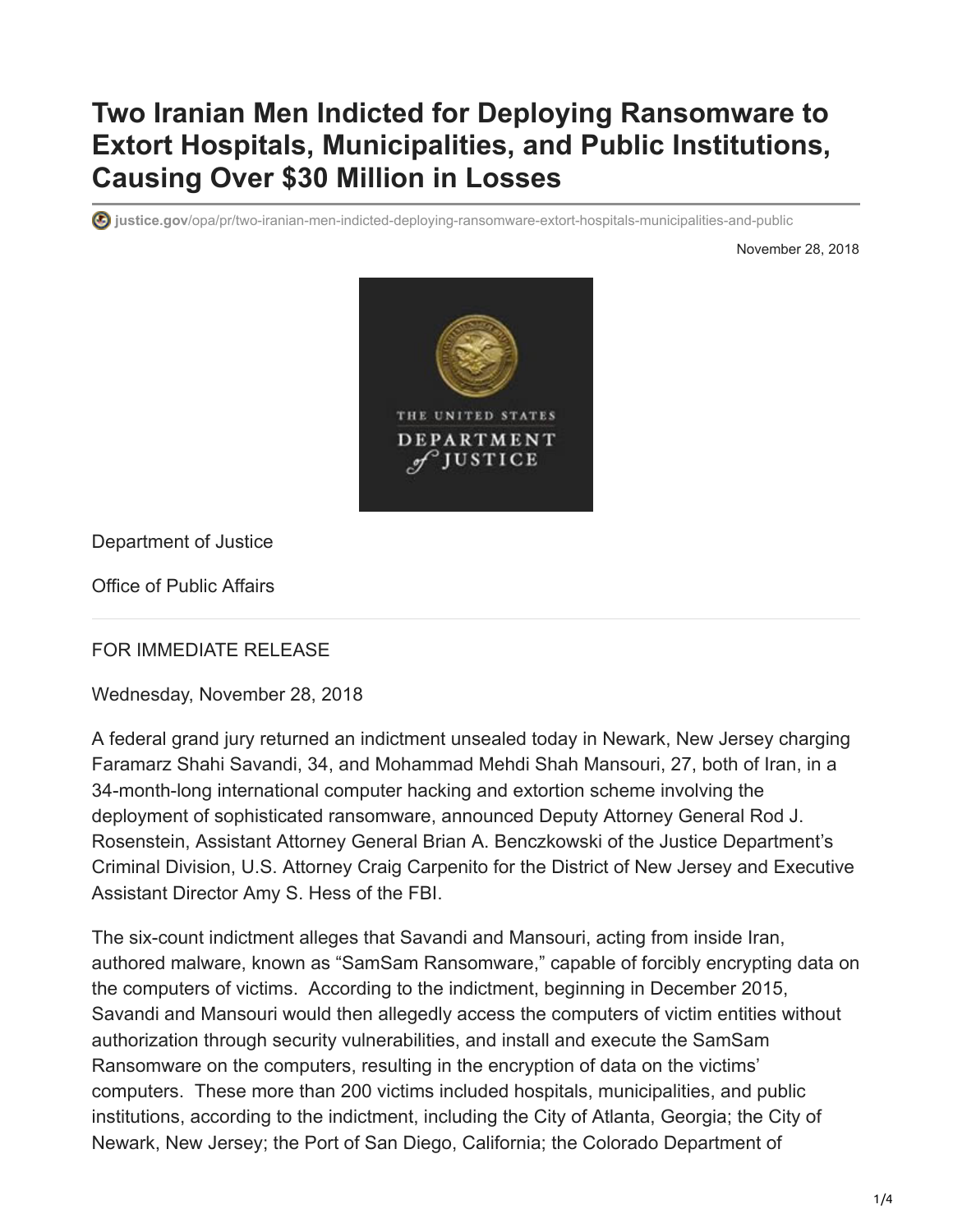Transportation; the University of Calgary in Calgary, Alberta, Canada; and six health carerelated entities: Hollywood Presbyterian Medical Center in Los Angeles, California; Kansas Heart Hospital in Wichita, Kansas; Laboratory Corporation of America Holdings, more commonly known as LabCorp, headquartered in Burlington, North Carolina; MedStar Health, headquartered in Columbia, Maryland; Nebraska Orthopedic Hospital now known as OrthoNebraska Hospital, in Omaha, Nebraska and Allscripts Healthcare Solutions Inc., headquartered in Chicago, Illinois.

According to the indictment, Savandi and Mansouri would then extort victim entities by demanding a ransom paid in the virtual currency Bitcoin in exchange for decryption keys for the encrypted data, collecting ransom payments from victim entities that paid the ransom, and exchanging the Bitcoin proceeds into Iranian rial using Iran-based Bitcoin exchangers. The indictment alleges that, as a result of their conduct, Savandi and Mansouri have collected over \$6 million USD in ransom payments to date, and caused over \$30 million USD in losses to victims.

"The Iranian defendants allegedly used hacking and malware to cause more than \$30 million in losses to more than 200 victims," said Deputy Attorney General Rosenstein. "According to the indictment, the hackers infiltrated computer systems in 10 states and Canada and then demanded payment. The criminal activity harmed state agencies, city governments, hospitals, and countless innocent victims."

"The allegations in the indictment unsealed today—the first of its kind—outline an Iran-based international computer hacking and extortion scheme that engaged in 21st-century digital blackmail," said Assistant Attorney General Benczkowski. "These defendants allegedly used ransomware to infect the computer networks of municipalities, hospitals, and other key public institutions, locking out the computer owners, and then demanded millions of dollars in payments from them. As today's charges demonstrate, the Criminal Division and its law enforcement partners will relentlessly pursue cybercriminals who harm American citizens, businesses, and institutions, regardless of where those criminals may reside."

"The defendants in this case developed and deployed the SamSam Ransomware in order to hold public and private entities hostage and then extort money from them," said U.S. Attorney Carpenito. "As the indictment in this case details, they started with a business in Mercer County and then moved on to major public entities, like the City of Newark, and healthcare providers, like the Hollywood Presbyterian Medical Center in Los Angeles and the Kansas Heart Hospital in Wichita—cravenly taking advantage of the fact that these victims depend on their computer networks to serve the public, the sick, and the injured without interruption. The charges announced today show that the U.S. Attorney's Office for the District of New Jersey will continue to act to disrupt such criminal acts, and identify those who are responsible for them, no matter where in the world they may seek to hide."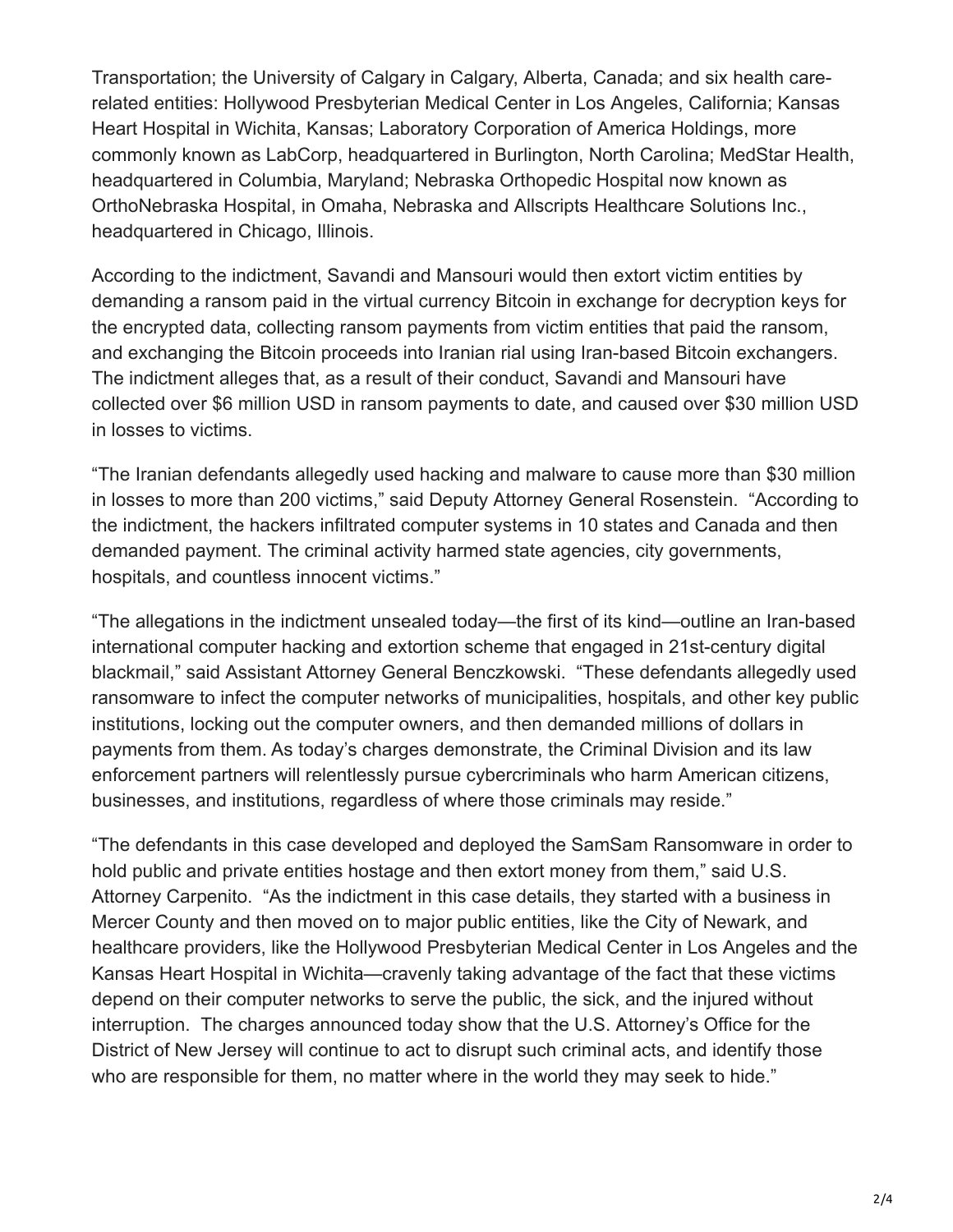"This indictment demonstrates the FBI's continuous commitment to unmasking malicious actors behind the world's most egregious cyberattacks," said Executive Assistant Director Hess. "By calling out those who threaten American systems, we expose criminals who hide behind their computer and launch attacks that threaten our public safety and national security. The actions highlighted today, which represent a continuing trend of cyber criminal activity emanating from Iran, were particularly threatening, as they targeted public safety institutions, including U.S. hospital systems and governmental entities. The FBI, with the assistance of our private sector and U.S. government partners, are sending a strong message that we will work together to investigate and hold all criminals accountable."

Savandi and Mansouri are charged with one count of conspiracy to commit wire fraud, one count of conspiracy to commit fraud and related activity in connection with computers, two substantive counts of intentional damage to a protected computer and two substantive counts of transmitting a demand in relation to damaging a protected computer.

According to the indictment, Savandi and Mansouri created the first version of the SamSam Ransomware in December 2015, and created further refined versions in June and October 2017. In addition to employing Iran-based Bitcoin exchangers, the indictment alleges that the defendants also utilized overseas computer infrastructure to commit their attacks. Savandi and Mansouri would also use sophisticated online reconnaissance techniques (such as scanning for computer network vulnerabilities) and conduct online research in order to select and target potential victims, according to the indictment. According to the indictment, the defendants would also disguise their attacks to appear like legitimate network activity.

To carry out their scheme, the indictment alleges that the defendants also employed the use of Tor, a computer network designed to facilitate anonymous communication over the internet. According to the indictment, the defendants maximized the damage caused to victims by launching attacks outside regular business hours, when a victim would find it more difficult to mitigate the attack, and by encrypting backups of the victims' computers. This was intended to—and often did—cripple the regular business operations of the victims, according to the indictment. The most recent ransomware attack against a victim alleged in the indictment took place on Sept. 25, 2018.

This case was investigated by the FBI's Newark Field Office. Senior Counsel William A. Hall Jr. of the Criminal Division's Computer Crime and Intellectual Property Section (CCIPS) and Assistant U.S. Attorney and Chief of the Cybercrimes Unit Justin S. Herring of the District of New Jersey are prosecuting the case. The Department thanks its law enforcement colleagues at the National Crime Agency (UK), West Yorkshire Police (UK), Calgary Police Service (Canada), and the Royal Canadian Mounted Police. Significant assistance was provided by the Justice Department's National Security Division and the Criminal Division's Office of International Affairs.